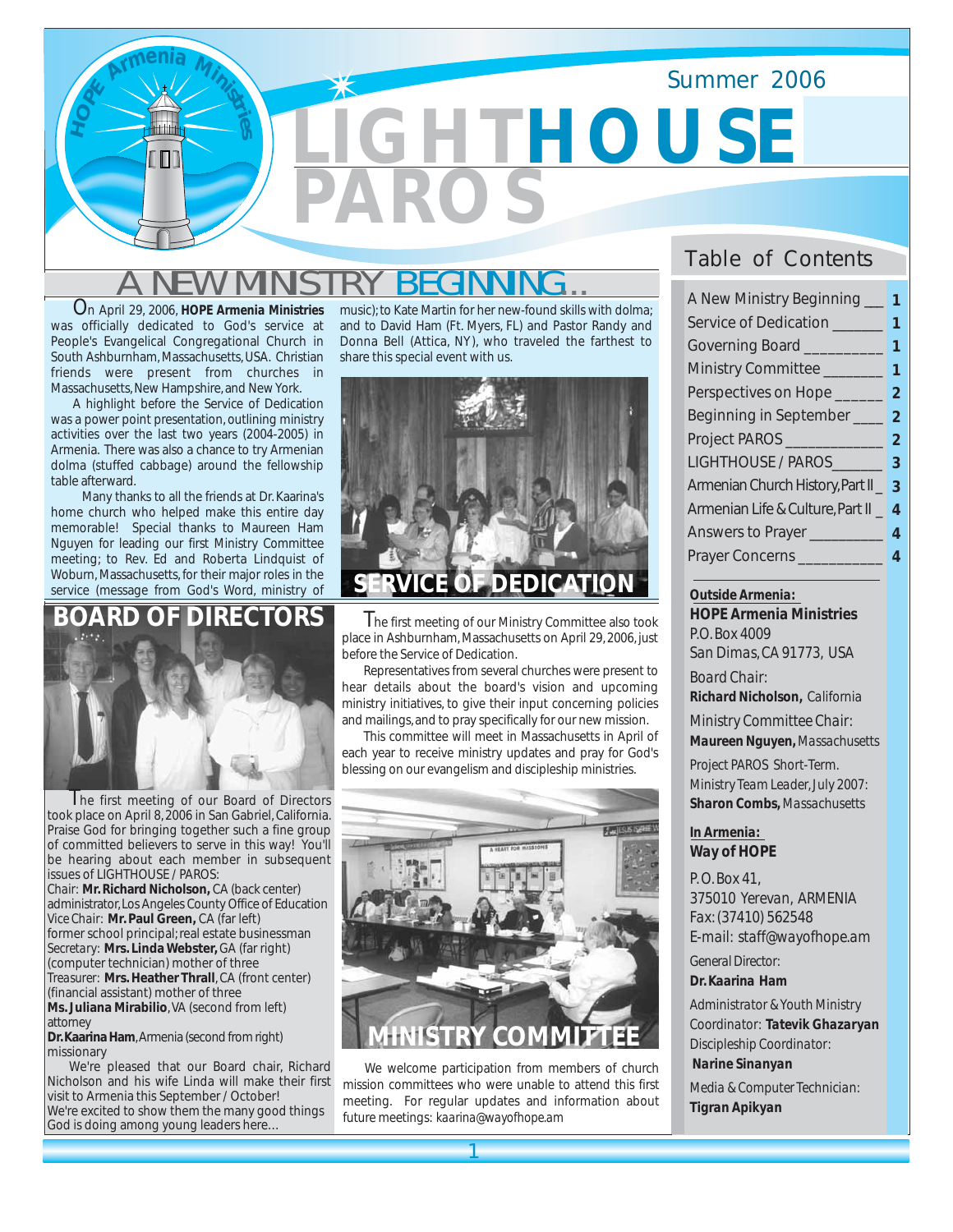

## *PERSPECTIVES ON HOPE*

 As I've writtten an Old Testament overview course over recent months, the contrast between the Old Mosaic Covenant (written on tablets of stone) and the New Covenant in Christ (written on believers' hearts) has stood out clearly. Not only is the beautiful word "**covenant**" ours in a new way through our Lord Jesus (Hebrews 7:19); the beautiful word "**hope**" is ours in a new way.

 In contrast to Old Testament "**forwardlooking" hope,** what theologians describe as New Testament believers' "**already-notyet**" hope is superior:

(1) Christian hope comes from the

**Spirit of God** (Romans 15:13)

- (2) Christian hope comes from
- **God's calling** (Ephesians 1:18)

(3) Christian hope comes from

**God's grace** (II Thessalonians 15:4)

(4) Christian hope comes from

**God's Word** (Romans 15:4)

(5) Christian hope comes from the

**Gospel** (Colossians 1:23)

 We can praise God for being the origin of our eternal hope, and also our practical, every-day hope---because there are times when we hardly know how to focus our hope by ourselves!

 Concerning our training and discipleship ministries here in Armenia, we have lots of anticipation and expectancy about what God wants to do over the next weeks and months. We've made lots of plans accordingly. But the truth is that we hardly know how to focus our minds and hearts, because our knowledge, insights, and energy are all limited.

 We can breathe a sigh of relief that everything is under control. The Lord himself has placed this calling in us. He is the one giving new mercies every morning. His Word is powerful even when we feel powerless. And the strength of his Gospel can bring the spiritual fruit that he desires. All thanks and praise to him---in advance!

In the HOPE of Jesus,

*Kaarina A. Ham, Ph.D*



# **BEGINNING IN SEPTEMBER**

## **For teenagers 12-18: EVANGELISTIC PROGRAM YOUTH CENTER**

Over the last two years, Tatevik has developed youth ministry teams in four villages in the Aragotsotn region of Armenia, just one hours' drive from the capital city of Yerevan.

This spring, she's been laying the groundwork for special programs in a youth center for disadvantaged kids, and in a school for kids with special needs-- both here in Yerevan.

She will train two new teams and begin

#### **For young adults 20-30: DISCIPLESHIP GROUP "Basics of the Christian Faith"**

Narine has led discipleship groups over the last several years with youth in a prison, and with adults in Saghmosavan village. In September, she will train a new discipleship team to share the basics of the Christian

## **For students 18-22: ENGLISH LANGUAGE BIBLE STUDY**

Dr. Kaarina has completed a two-year English language Christian discipleship class with students from the Faculty of Theology at Yerevan State University.

She is looking forward to teaching the Book of Hebrews as a follow-up to this class, beginning in the autumn.

Please pray that these students will add practical application of biblical principles to Christian faith in Armenia.



these programs in the early autumn.

Our prayer is that these kids will be open to God's work in their hearts and lives.

faith with young adults who are nominal believers---"in name only."

Our prayer is that the truth of God's Word will go down deep into the hearts of these young professionals and begin to impact their lives in very practical ways.

Our prayer is that these new disciples will one day in turn disciple others!



their historical knowledge of 1,700 years of

# "Project PAROS" **July 7 - 28, 2007**

## **Youth Evangelism & Discipleship**

**Now accepting applications (through November 1, 2006)!**

*Plans are underway to bring a team of young leaders from churches in the USA for our first "Project PAROS" short-term mission next July.*

- *Lessons:* Armenian history, Armenian church history, Christian leadership, youth ministry
- *Ministry:*  2 church-based youth programs, 1 discipleship program

Hands-on: help with renovations at the LIGHTHOUSE Training Center near Lake Sevan

> *Please pray that God will bring just the right participants* Cost: \$1,500 (plus \$100 emergency) *Further information / application: paros@wayofhope.am*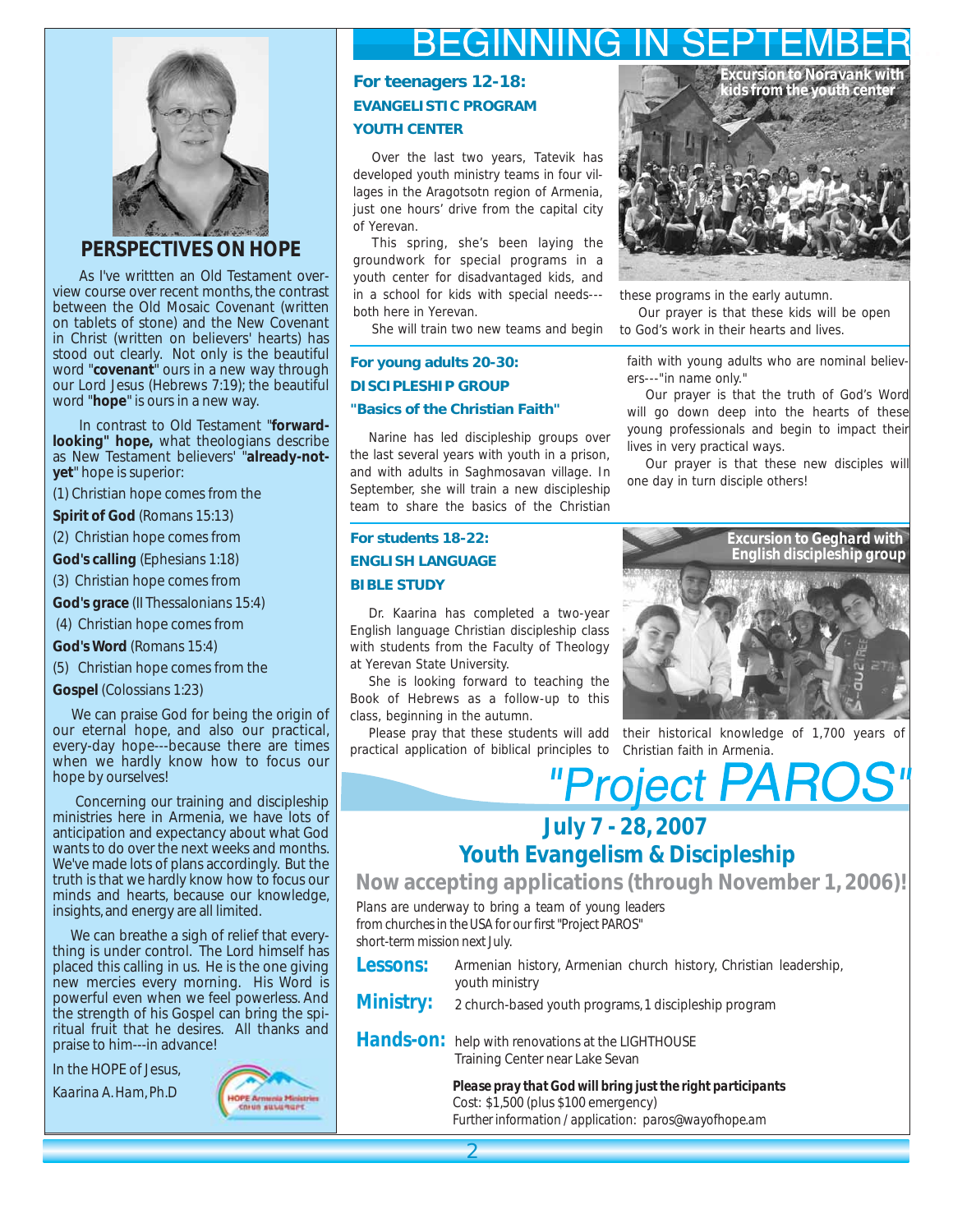

# LIGHTHOUSE / "PAROS" TRAINING CENT Step by step everything is taking shape

□ there's been great progress during the warm spring and summer months with interior renovations at the LIGHTHOUSE Training Center near Lake Sevan

□ special thanks to the Sunday School at Highland Baptist Church in Fitchburg, Massachusetts, for sending \$1,000 toward the installation of tiles in the kitchen and bathrooms

we look forward to having *Project PAROS* participants (July 2007) help with indoor painting

*Now in process: inside stairway*

*Progress to date: kitchen + 3 bathrooms - tiles, sinks, toilets, showers Immediate need: funds to complete floors & walls (circa \$3,000)*



*Further information: staff@wayofhope.am*

## **ARMENIAN CHURCH HISTORY** *Part II: "The Role of the Bible in Armenian Faith" By Narine Sinanyan*



Throughout the 1,700 year history of the Armenian Church, the Bible has occupied the central place in the life of the Armenian people. The full Armenian name for Bible is *Astouadsashoonch Matean,* which means **"Divinely Inspired Book."** But the Bible is simply called *Astouadsashoonch,* which means **"The Breath of** 



**Ancient Armenian Bible Manuscript**

**God."** This name is used by the Apostle Paul in II Timothy 3:16.

As early as the first century, apostolic missionaries brought Christianity to our country. Missionaries came from both Cappadocia (later a Roman province in East Asia Minor) and Edessa (in northwest Mesopotamia---modern day Turkey), representing the two main traditions in Eastern Christendom: those in the Greek and Syriac languages. These missionaries trained Armenians in their evangelistic task, and the Bible was read in Greek or Syriac, depending on the area. Thus, the southern regions of Armenia received the Syriac influence, and the western and central areas heard the Bible in Greek.

Until the beginning of the fifth century, groups of monks traveled around the country and preached the Gospel, reading from the Bible in Greek or Syriac, and then commenting on it in Armenian. But this method of spreading the Word of God was ineffective. People did not have direct access to the Word of God in their own language.

A church without the Bible could not remain strong in the midst of a pagan world. Because of this, there was a deep need to translate the Bible into Armenian. But at this time, no written Armenian language existed, and therefore there was no Armenian alphabet. The creation of the national alphabet was an influential factor in preventing wholescale religious and cultural assimilation.

Finally, in 405 A.D., after two years of hard work, Mesrop Mashtots devised the Armenian alphabet. The creation of the Armenian alphabet was directly associated with the need to read and understand the Bible in one's own language. Therefore, the same spirit that led much-revered Mashtots and his disciples to invent the alphabet also led them to initiate the translation of the Holy Scriptures. The first translated sentence in the Armenian language was: "For attaining wisdom and discipline; for understanding words of insight" Proverbs 1:2.

The creation of the Armenian alphabet as well as the translation of the Bible into Armenian became the two most decisive events in the history of our nation that defined us as a people. The effects of these two events were felt not only in the fifth century, but also in succeeding centuries, until the present time. In this way, the whole of Armenian literature was deeply affected---not only in linguistic and literary ways, but also and particularly in a spiritual way.

The year 2005 marked the 1,600th anniversary of the creation of the Armenian alphabet, and it was also the 1,600th anniversary of the earliest efforts to translate the Bible into Armenian.



**Armenian Alphabet**